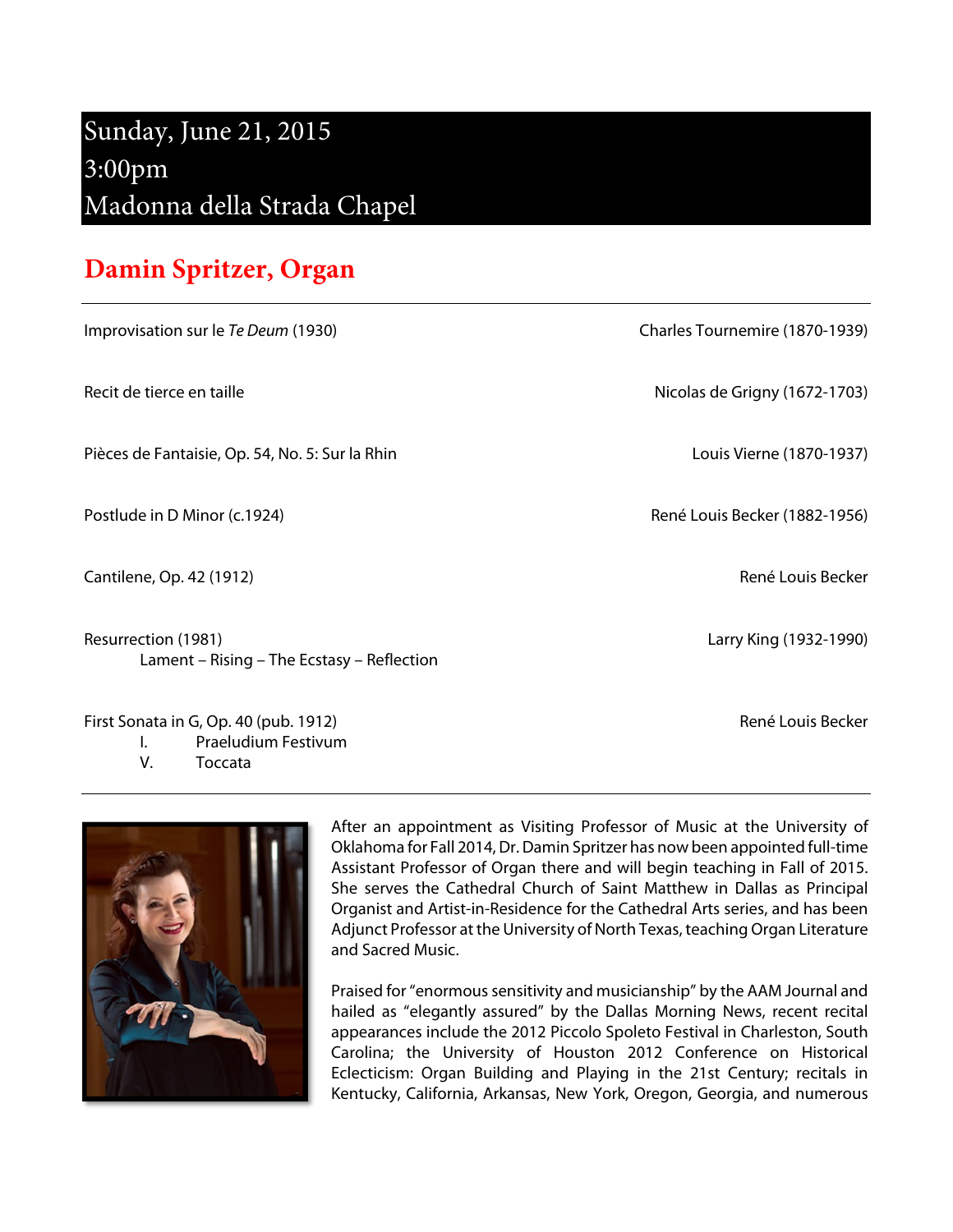appearances in Texas, including the Meyerson Symphony Center and the Big XII Trombone Conference in Lubbock. She was a featured artist at the AGO Regional Convention in Austin, TX in July of 2013, giving both a recital and a separate lecture on the life and music of R. L. Becker (1882-1956. In October of 2011 she was a guest lecturer at the University of Michigan 51st Annual Conference on Organ Music, and gave a similar lecture and performance about Becker's music in Louisville, KY in May of 2012. She has written an extended preface for a forth-coming multi-volume critical edition of Becker's organ works (Wayne Leupold Editions) and has been asked to submit a monograph on Becker as well.

Upcoming and recent performances for the 2014-2015-2016 calendar year include Sainte-Croix in Orléans, France; Dallas (Texas) with Pipedreams and the Texas Camerata; Chicago, Illinois at Loyola University; Ft. Worth, (Texas) at Broadway Baptist; Methuen Memorial Music Hall (Massachusetts); New York City at St. Malachy's, "The Actor's Chapel"; giving a lecture on Becker at the 2016 National AGO convention in Houston next summer; and with Aaron David Miller at the Walt Disney Concert Hall in Los Angeles.

In April of 2011, she released a world premier commercial international recording of the music of René Louis Becker. Recorded in Pithiviers, France in 2010 at the newly renovated historic Cavaillé-Coll organ of the church of Saint-Salomon-Saint-Gregoire de Pithiviers, the disc has received wonderful reviews. The 2011 September/October issue of Choir & Organ magazine gave it five stars, writing that "Damin Spritzer serves both instrument and music well, alert to the music's lyrical mien and harmonic muscle, negotiating the III/49 machine with an easy command of drama and a real feeling for Becker's melody-led, cleanly-executed music…A second volume is eagerly awaited." The AAM Journal wrote, "The music comes alive under her touch!...This recording is a delight..." And a review from Classical Music Sentinel praised the recording, saying "…Damin Spritzer drives the music along with plenty of forward momentum which adds a singing quality to the melodic lines and an assured rhythmic movement to the toccatas and marches...the final glorious chord of the Marche Triomphale will make you glad you're alive."

Her second volume of Becker's organ music was released in November of 2014 for Raven Recordings, and was recorded in Orléans, France in April of 2013 at the Cathédrale Sainte-Croix d'Orléans. It received four stars from Choir & Organ, and the following praise from Classical Music Sentinel: "…Spritzer jumps right into the action with an assured confidence and refined musicality that quite simply reinforces the high level of craftmanship and beauty inherent to the music of composer René Louis Becker...The opening Toccata in B-flat alone, which could easily intimidate many organists with its agitated left-hand and busy pedal work, moves forward at quite a pace under Spritzer's command, and thus reveals its determined musical lines all leading to a powerful finish…her choice of registration for the softly tender Cantilène, Op. 63 demonstrates an organist who knows how to balance colors on a sonic canvas... Both volumes belong on the shelves of all organ music enthusiasts." Two more recordings of Becker's music are planned for the coming years, as well as a number of collaborative projects.

Dr. Spritzer has been heard on Michael Barone's nationally-syndicated "Pipedreams®" radio broadcast on programs including: Historical Eclecticism in Houston, Prayers and Alleluias, Twenty-Somethings, Merriment at the Meyerson, and "Pipedreams: Live!" performances at the Meyerson Symphony Center in Dallas, Texas in 2005, and at Saint Michael and All Angels in November of 2014. Tracks from her first CD for Raven have also been broadcast on With Heart and Voice® out of Rochester, New York (program 1309, Psalms of Lament, Psalms of Reflection), on RVM radio in Montreal, Quebec, in the Netherlands on HET ORGELUUR op GROOTNIEUWSRADIO 1008 AM, in interview and broadcast on the Catholic Channel, SiriusXM 129, radio talk and music show, Sounds from the Spires, with Dr. Jennifer Pascual, Director of Music at Saint Patrick's Cathedral in New York, and on WRR 101.1 in Dallas, Texas.